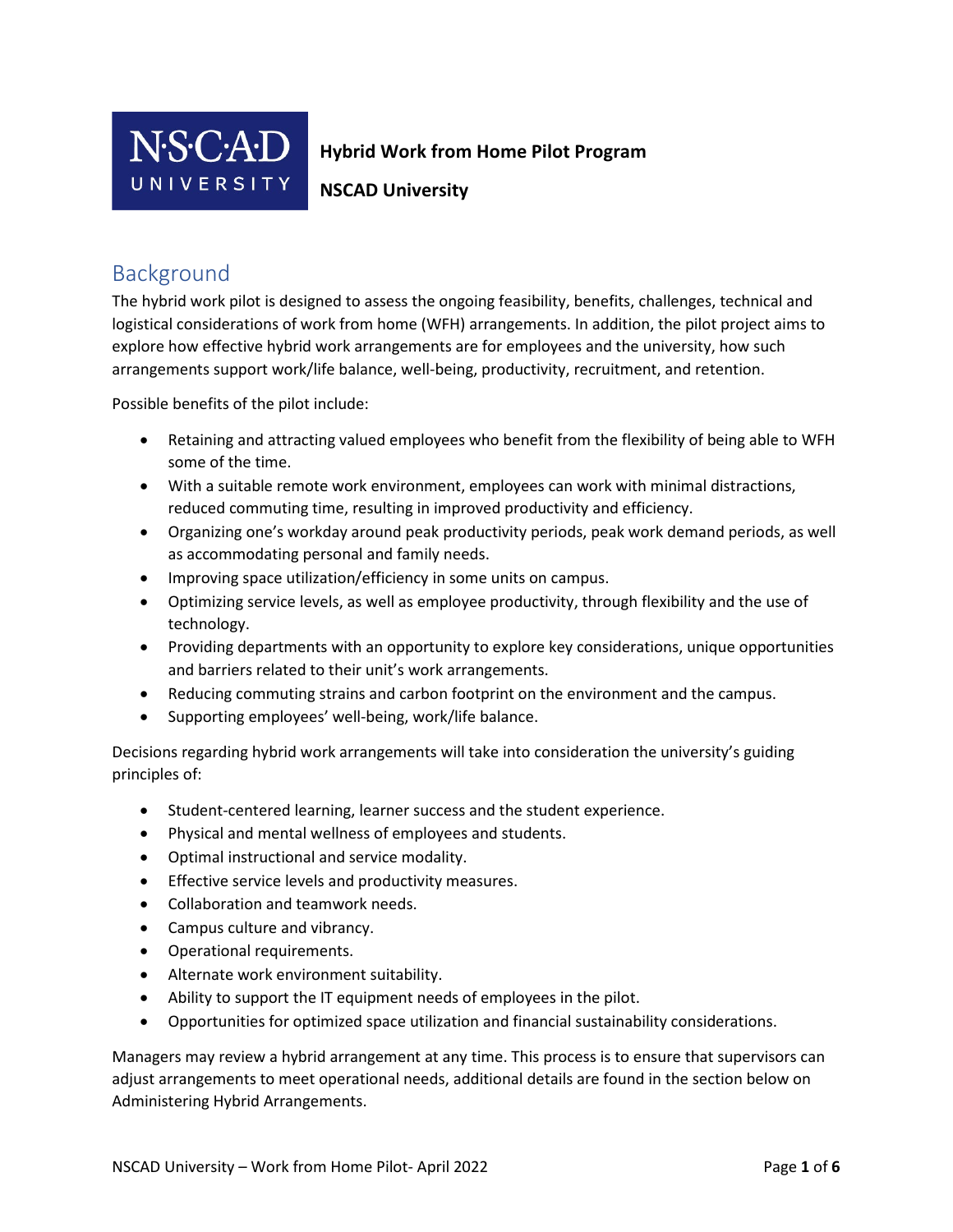Following the pilot project, the university will evaluate the success of the pilot and determine whether a formal hybrid work policy should be implemented.

## Introduction

NSCAD is exploring the possible value of ongoing flexible work arrangements for both employees and the university. Benefits of hybrid work arrangements will be maximized by promoting the use of flexible work arrangements across the university community.

A hybrid work arrangement in this pilot would challenge the historical norm of a traditional 9-to-5, fiveday week, office-based work structure. The COVID-19 pandemic has shown that flexible work arrangements can be possible and can provide opportunities to modify when, where, or how people fulfill their roles while meeting the needs of the university. The pilot program will initially be offered between April 1, 2022-March 31, 2023, and will be evaluated to determine whether a hybrid work policy is feasible on an ongoing basis.

## Definitions:

**Work from home (WFH)** is defined as recurring, scheduled or approved work performed from a remote location that is not the employee's regular worksite. This will normally be from within Nova Scotia and is to be at an approved location.

**Hybrid work** is defined as a mixture of on campus and work from home flexibility. For the purpose of this pilot, this includes up to two days working from home and the remainder of the work week on campus.

# Eligibility:

Positions with a high level of autonomy and minimal requirements for face-to-face interaction are most appropriate for hybrid work arrangements. Supervisors need to consider and establish means and methods for supervision and monitoring of workload and results. They should determine the frequency and method of communication with their employees to ensure performance expectations are met, and communication channels are open. Employees working remotely are expected to maintain their regular hours of work unless alternate arrangements are made with their supervisor. It is expected that anyone working remotely will maintain a normal workload.

The hybrid work pilot may be applied to non-instructional employees of the university at the sole discretion of the university and may not be suitable in situations where:

- the functions of the position require a face-to-face, on-campus presence in order to meet student and employee needs,
- team projects require in-person participation and collaboration,
- departmental or operational requirements demand an on-campus presence,
- An individual is unable to demonstrate the competencies necessary to be effective working from home or performance considerations around work expectations are a concern.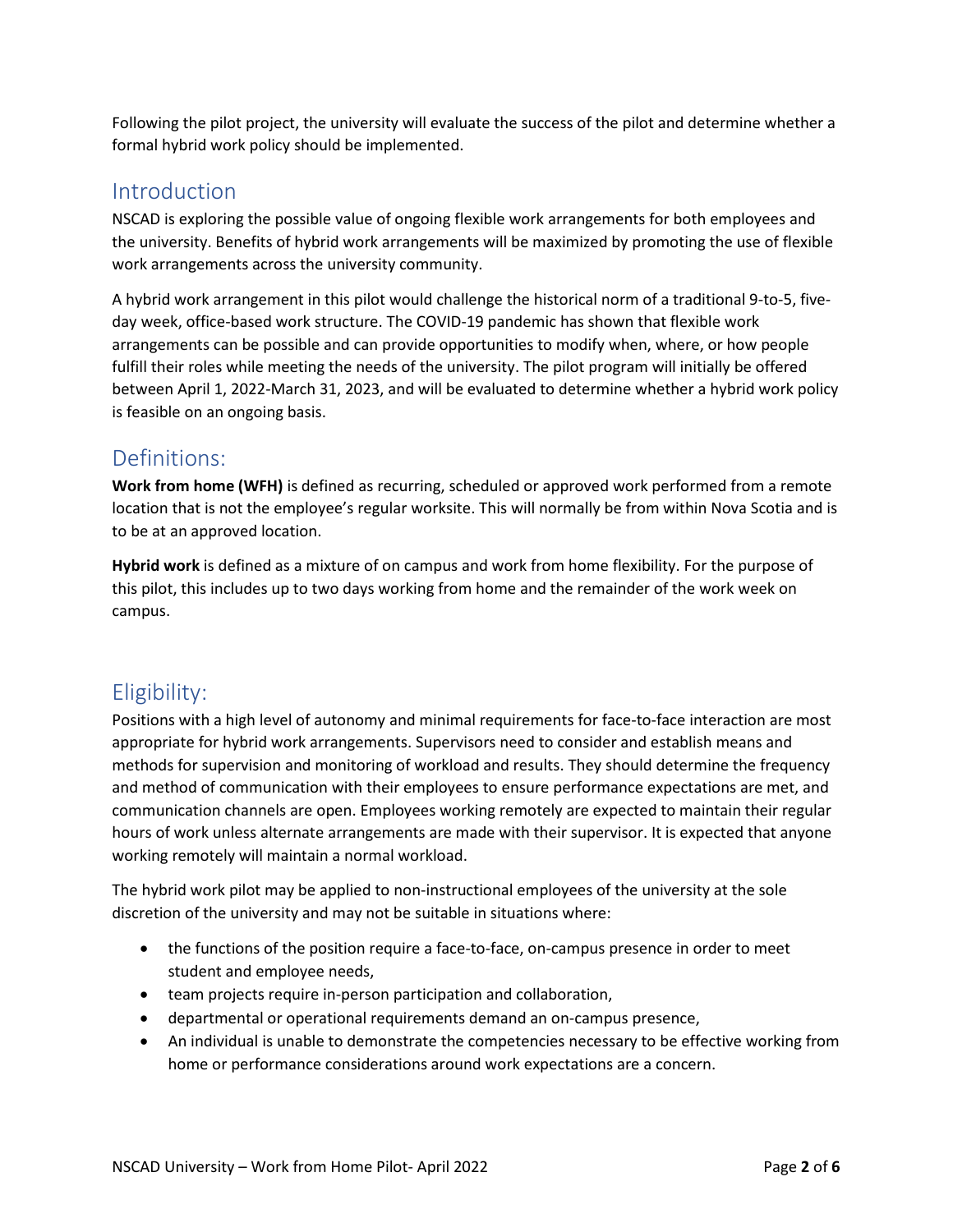Employees who are approved for hybrid work during the pilot project will be able to do so under the same terms of employment, collective agreements and provincial labour standards as if they were working solely on campus. Employees are required to comply with all the rules, policies, practices and instructions that would apply if the employee were working on site.

## Guidelines:

In general, during the pilot project, employees approved in the pilot will work a hybrid of on-campus and at-home. The initial pilot will permit employees to work up to two (2) days at home per week with the approval of their manager.

The pilot project does not contemplate opportunities for full time work from home. Arrangements in excess of 2 days per week are possible on exception or as an approved accommodation and must be applied for through the office of Human Resources.

Prior to initiating a hybrid work arrangement, managers and employees should consider the full impacts of the arrangement to maximize the potential for success. This may include everyone in the working area all understanding their role in administering successful hybrid work arrangements and fully considering the implications of hybrid work arrangements before these are formalized.

While it is the university's goal to offer hybrid work arrangements where there is alignment with the guiding principles outlined in this document, it is also recognized that such arrangements will not be suitable for all positions, and situations. Managers, supervisors, and employees should be open to discussing the various factors involved, and decisions should be based on full consideration of all of the reasons, facts and options.

- Employees on hybrid arrangements that normally include designated days, understand that they must be available to be on-site for operational reasons on their WFH day should the need arise. WFH schedules should be considered when scheduling in person meetings however, if advance notice of a required in-person meeting is provided, the employee would be expected to shift their WFH day to accommodate the in-person meeting. This may mean that in some weeks, it will not be possible to work from home for the full two days normally permitted. Where possible, arrangements will simply be made to shift the work from home day to meet operational needs.
- Please note that hybrid arrangements are not entitlements.
- The university may return to fully in person operations at any time, even during the pilot period.
- There may be times during the year when the operational work cycle of a department or unit is at a peak and flexible work arrangements may need to be paused.
- Participation in the hybrid work pilot may be constrained by a shortage of IT equipment; specifically, employees who are using a desktop may be unable to move to a laptop until their computer is due for replacement or until such time as the appropriate equipment becomes available.
- Participants in the hybrid work pilot will agree to provide feedback while the program is being evaluated.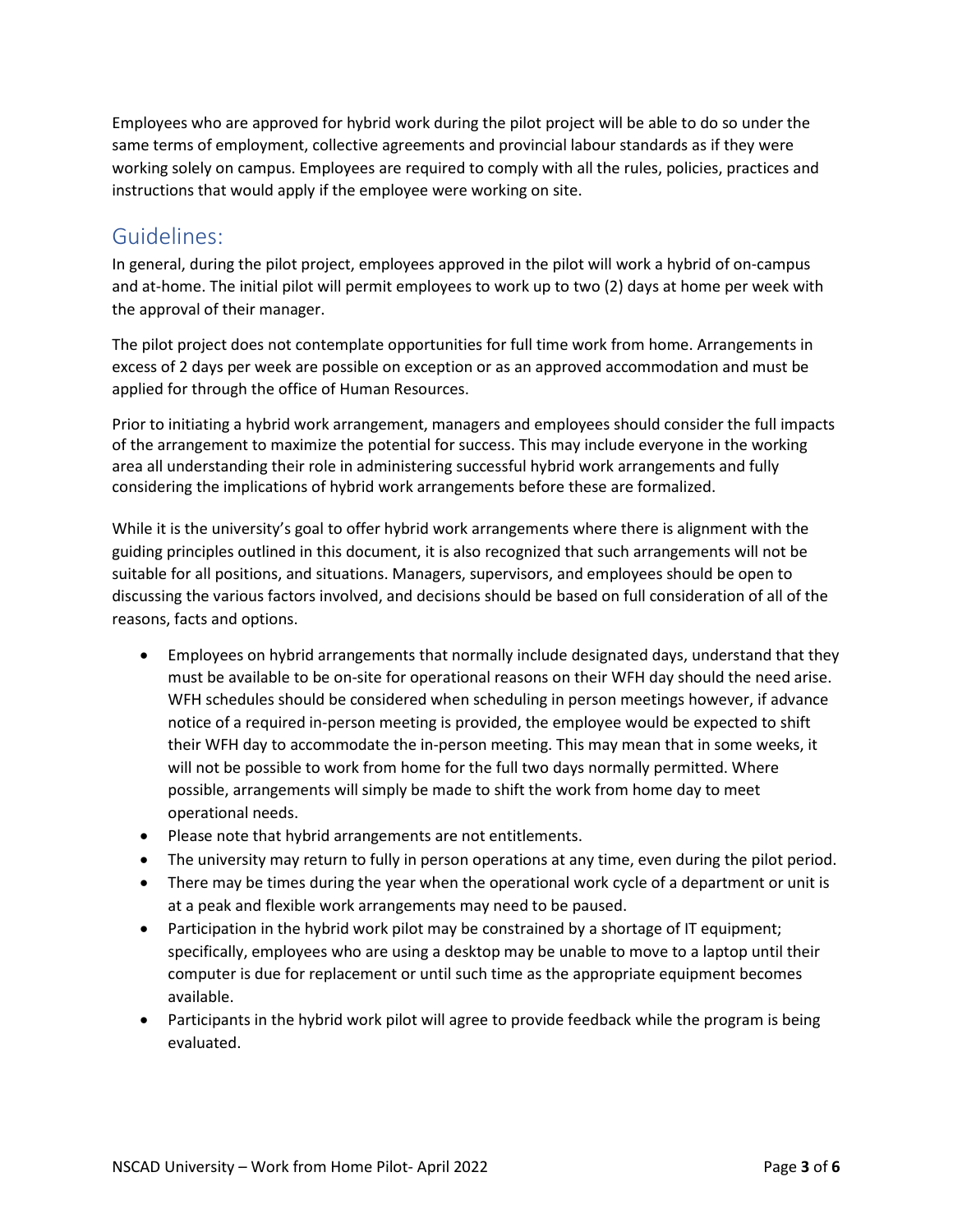# Application, Approval and Administering Process:

### Application:

Employees interested in participating in the hybrid work pilot will meet with their manager and indicate their interest in the pilot. Employees will follow this up with a written request to participate using the [hybrid work application.](https://forms.nscad.ca/form?form_id=206067)

Managers will meet with interested employees to consider their request prior to determining whether a hybrid work arrangement is possible and feasible.

### Approval:

Hybrid work arrangements must be approved in advance by your manager. All hybrid arrangements will be made on an individual basis with consideration of operational requirements and the employee's specific role and responsibilities and is therefore not guaranteed. The manager shall determine if the arrangement is feasible, taking into consideration established policies and practices within the unit as well as any formal accommodation requests. Consultation with Human Resources is available if necessary.

Once approved, managers will document the hybrid work arrangement in writing, copying Human Resources. Documenting hybrid work arrangements provides a shared understanding of the terms of the arrangement and should be reviewed on a regular basis by both parties.

As part of the approval process, Human Resources will also review overall departmental WFH plans with the goal of ensuring a level of consistency in application across the university.

### Administering Hybrid Work Arrangements:

Over the pilot period, both the manager and the employee should expect ongoing adjustments. A periodic review is suggested and will allow issues to be identified and corrected, resulting in possible modifications to the arrangement. The hybrid work pilot must not impact an employee's ability to complete regular work functions and duties, including communications. You will be expected to be available by telephone, email and any other electronic means during work hours. Employees will need to agree to regular communications, including video meetings whereby video cameras may be turned on.

Several factors could trigger the need to modify the arrangement, including operational impact, work performance, and employee satisfaction, with some examples as follows:

- Productivity / ability to meet deadlines
- Attention to detail
- Quality of work output
- Collaboration with colleagues
- Quality of communication with co-workers and leaders
- Performance metrics for service delivery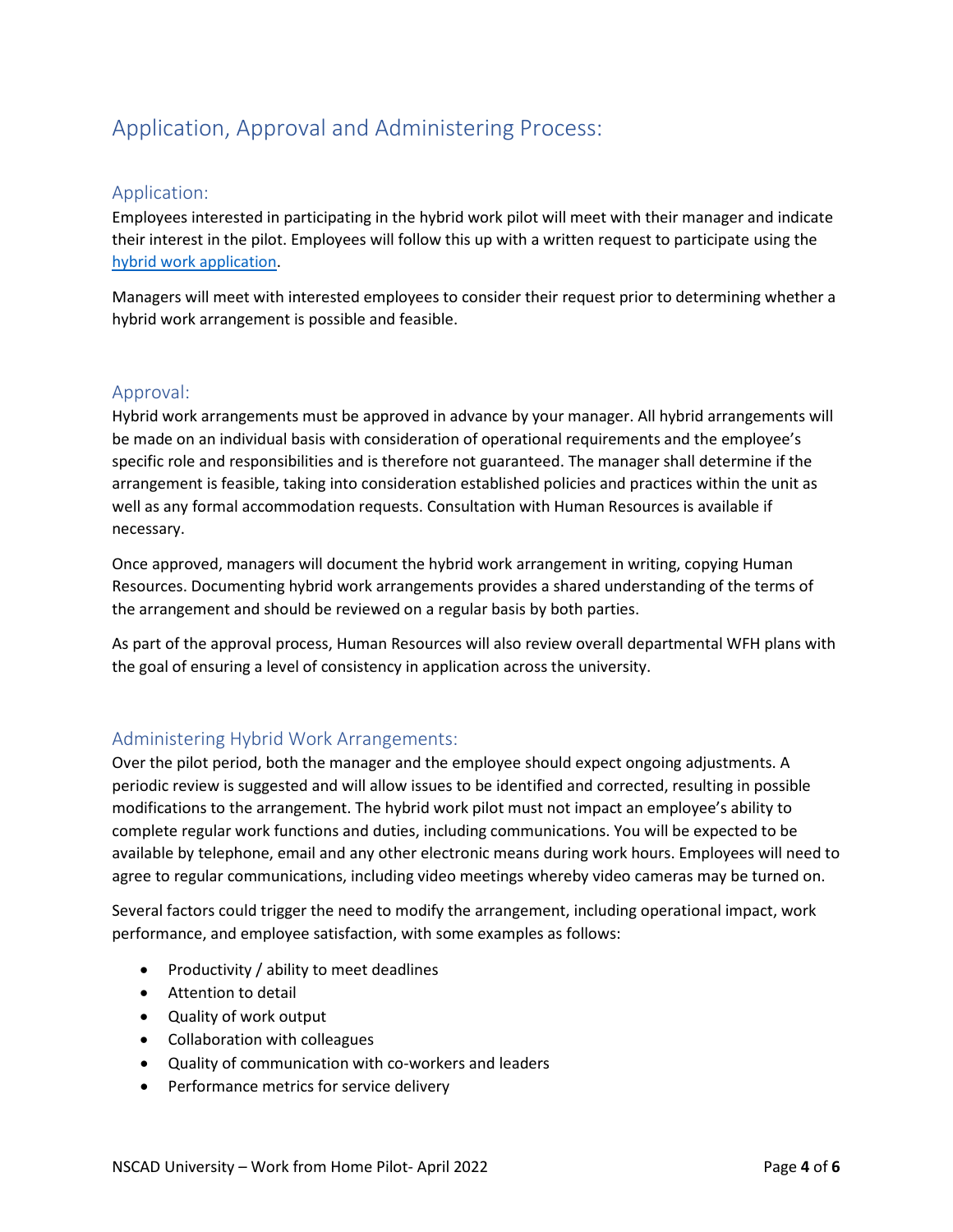- Availability for meetings without distraction
- Employee satisfaction with duties, responsibilities, and autonomy
- Relationships with co-workers and leaders

Additional conditions:

- Hours of work, compensation, leave scheduling and notification must continue to follow applicable policies, terms of employment, and collective agreements.
- Hybrid employees must not hold in-person business visits or meetings with colleagues, students or the public in their home.
- Employees working remotely must ensure, in advance, that they have appropriate dependent care arrangements in place.

Managers or employees who have concerns with the hybrid arrangements should first attempt to eliminate the concerns together which may include setting more clear performance standards, partnering to develop an action plan, or modifying the hybrid arrangement. Consultation with Human Resources is available if there are questions about WFH effectiveness.

If an arrangement needs to be modified, managers will communicate the rationale clearly, first in person and then in writing.

In some situations, it may be necessary to discontinue the original plan or seek an alternative. The process used in revising or ending an employees approved hybrid arrangement should be just as carefully thought out as when initiating one. Employees should have a role in determining any modifications to arrangements and should be given appropriate notice before an arrangement is modified or concluded.

#### Data Security

Hybrid employees will continue to be bound by the Freedom of Information and Protection of Privacy Act and any other applicable legislation. Employees must take all reasonable precautions to ensure the protection of data and personal information accessible from the remote location.

Hybrid employees must take additional care to ensure they are safeguarding workplace information. By participating in the pilot, all employees acknowledge and agree to:

- Follow all data security guidelines, policies, and procedures in place by Computer Services.
- Electronic documents should never be saved on local drives (hard drive) or an employee's personal computer. Documents should always be saved to OneDrive, SharePoint or a NSCAD file server so that they are available both on- and off-campus. Files that are shared between departments should always have the most recent versions available in the locations that they are stored.
- Conduct work-related telephone and video calls in private.
- Only take campus-based physical files home when necessary to complete the work.

#### Health and Safety

NSCAD is responsible for ensuring that safety guidelines and procedures exist at all work locations, including remote work sites. The university is responsible for workplace injuries but not responsible for any injuries at the remote work location that are not work-related. Employees are liable for any injuries